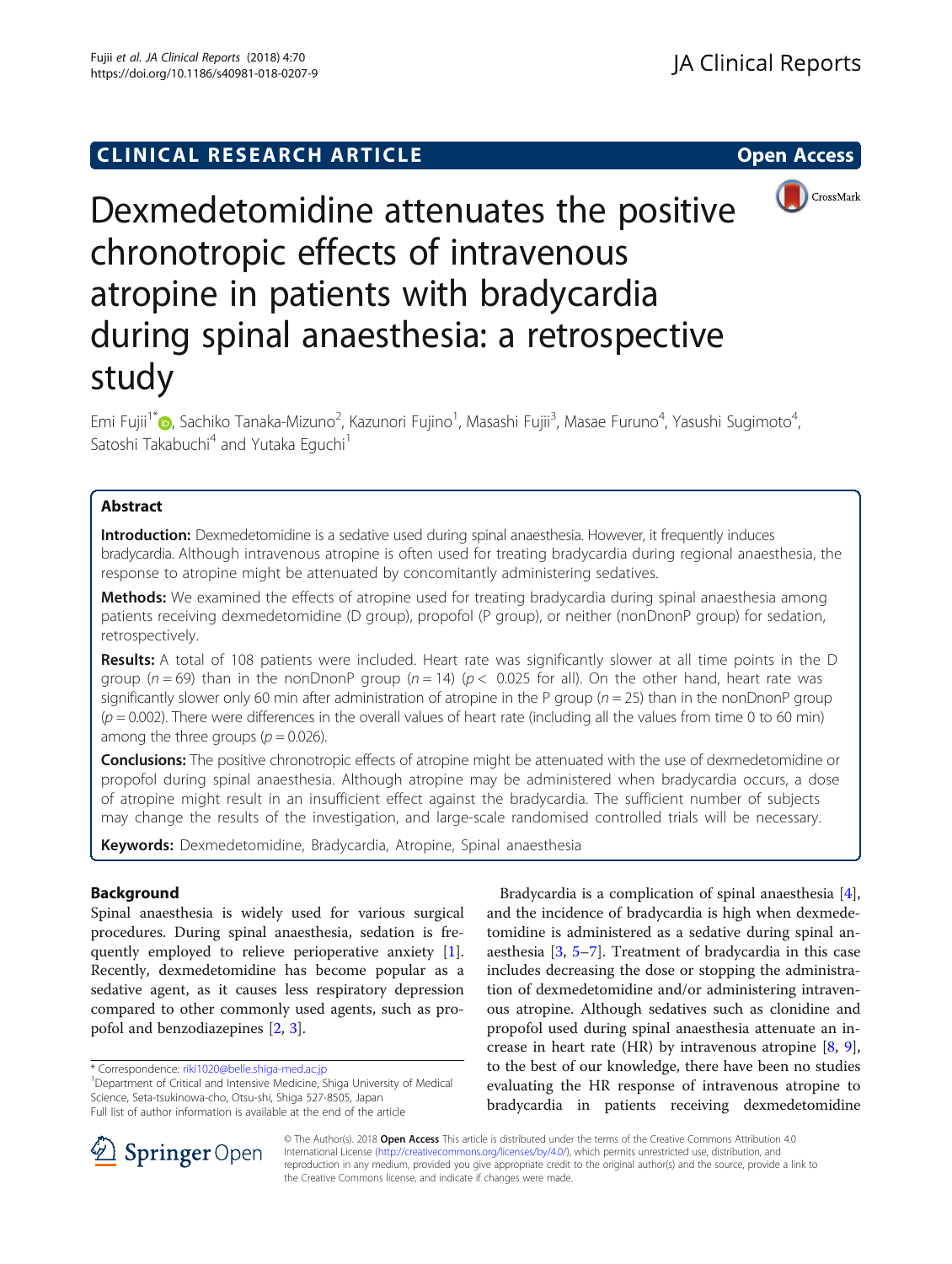during spinal anaesthesia. We investigated the effect of dexmedetomidine administration on the positive chronotropic effect of atropine for treating bradycardia during spinal anaesthesia by conducting a retrospective analysis.

#### Methods

This study was approved by the Hikone Municipal Hospital Ethical Review Board (approval number: 28-4, 17 Nov 2016). The requirement for an informed consent from each individual was waived by the review board because of the retrospective nature of the study.

We retrospectively analysed the anaesthesia records of 137 patients who developed bradycardia during spinal anaesthesia for transurethral, perineal, and lower limb surgeries from 2012 to 2015 at Hikone Municipal Hospital. Patients < 20 years; those with arrhythmias, implantable pacemakers, pregnancies, spinal cord injuries, and preoperative treatment with beta antagonists; and those undergoing surgeries requiring levels of spinal anaesthesia higher than T4 (such as appendectomy  $[10]$  $[10]$ ) were excluded. Bradycardia was defined as a decrease of HR < 50 bpm or a decrease by more than 30 bpm from the baseline HR before anaesthesia. Spinal anaesthesia was administered after lumbar puncture in the lateral decubitus position with a 25-gauge Quincke needle in the midline between the L4 and L5 or the L3 and L4 levels. Sensory level, defined as the loss of cold sensation to ice, was assessed 15 min after spinal anaesthesia in a supine position.

Patients received either intravenous dexmedetomidine (D group), propofol (P group), or neither (nonDnonP group) for sedation. Dexmedetomidine was administered at 0.6 μg/kg/h following a loading dose of 6.0 μg/kg/h for 10 min. Propofol was administered at 2.5–4.0 mg/kg/ h. The propofol concentration (μg/ml) was calculated using the Schnider pharmacokinetic model [[11\]](#page-5-0). Patients received intravenous atropine 0.5 mg without changing the infusion rate of the sedatives after the development of bradycardia.

#### Statistical analysis

The continuous variables were expressed as the median (interquartile range), and the Kruskal-Wallis test was used for analysis. Categorical data were expressed as the number of patients and were compared using the chi-square test. Changes in heart rate between the groups were compared using a two-factor analysis of variance. Univariate and multivariable linear regression analyses were performed to analyse the change in heart rate as a dependent variable and the presence or absence of each sedative as an independent variable. In the multivariable analysis, age and sensory block level were also included as independent variables. In order to evaluate the concentration of propofol, we also performed another linear regression analysis with propofol concentration as independent variable. Because dexmedetomidine was administered constantly, it was examined as a binominal variable. Partial regression coefficients and 95% confidence intervals (95% CI) were calculated and were considered significant if  $p < 0.05$ . For multiple comparisons,  $p < 0.025$  was used as the significance level using Bonferroni's method. Statistical analysis was performed using IBM SPSS Statistics Version 22 (IBM Japan, Tokyo, Japan).

## Results

### Patient characteristics

A total of 137 patients were considered for the study. Of these, 108 patients were included and 29 patients were excluded (patients on ephedrine or nicardipine,  $n = 20$ ; patients on β-blockers,  $n = 4$ ; patients with arrhythmias,  $n = 2$ ; patients with pacemakers,  $n = 1$ ; surgeries requiring high spinal block level,  $n = 1$ ; patients with a history of spinal cord injury,  $n = 1$ ).

The number of patients receiving transurethral, perineal, and lower limb surgery was 33, 28, and 47, respectively. Although there was a significant difference in age, there were no significant differences with regard to sex, body weight, and sensory block level among the three groups (age,  $p = 0.033$ ; sex,  $p = 0.114$ ; weight,  $p = 0.151$ ; sensory block level,  $p = 0.105$ ) (Table [1\)](#page-2-0).

#### Changes in heart rate after atropine administration

There were no significant differences in the heart rate among the three groups before atropine administration.

Heart rate was significantly slower in the D group compared with the nonDnonP group 5 to 60 min after administration of atropine (5 min,  $p = 0.002$ ; 10 min,  $p <$ 0.001; 15 min,  $p = 0.016$ ; 20 min,  $p = 0.009$ ; 30 min,  $p =$ 0.001; 60 min,  $p < 0.001$ ). Heart rate was significantly slower in the P group compared with the nonDnonP group only at 60 min after administration of atropine  $(p)$  $= 0.002$ ) (Fig. [1\)](#page-2-0).

Therefore, comparison among three groups was made based on the degree of increase in heart rate. The graphs showing the change in heart rate in each group ( $\Delta$  heart rate) are shown in Fig. [2.](#page-3-0) The increase in heart rate was significantly lower in the D group compared with the nonDnonP group 5, 10, 20, 30, and 60 min after administration of atropine (5 min,  $p = 0.002$ ; 10 min,  $p = 0.001$ ; 20 min,  $p = 0.017$ ; 30 min,  $p = 0.004$ ; 60 min,  $p < 0.001$ ). The increase in heart rate was significantly lower in the P group only at 60 min after atropine administration  $(p = 0.005)$ .

#### Regression analysis of heart rate response

Heart rate response was significantly smaller in the D group than in the nonDnonP group at 5, 30, and 60 min after atropine administration as determined by univariate analysis (5 min,  $B$  (partial regression coefficient) –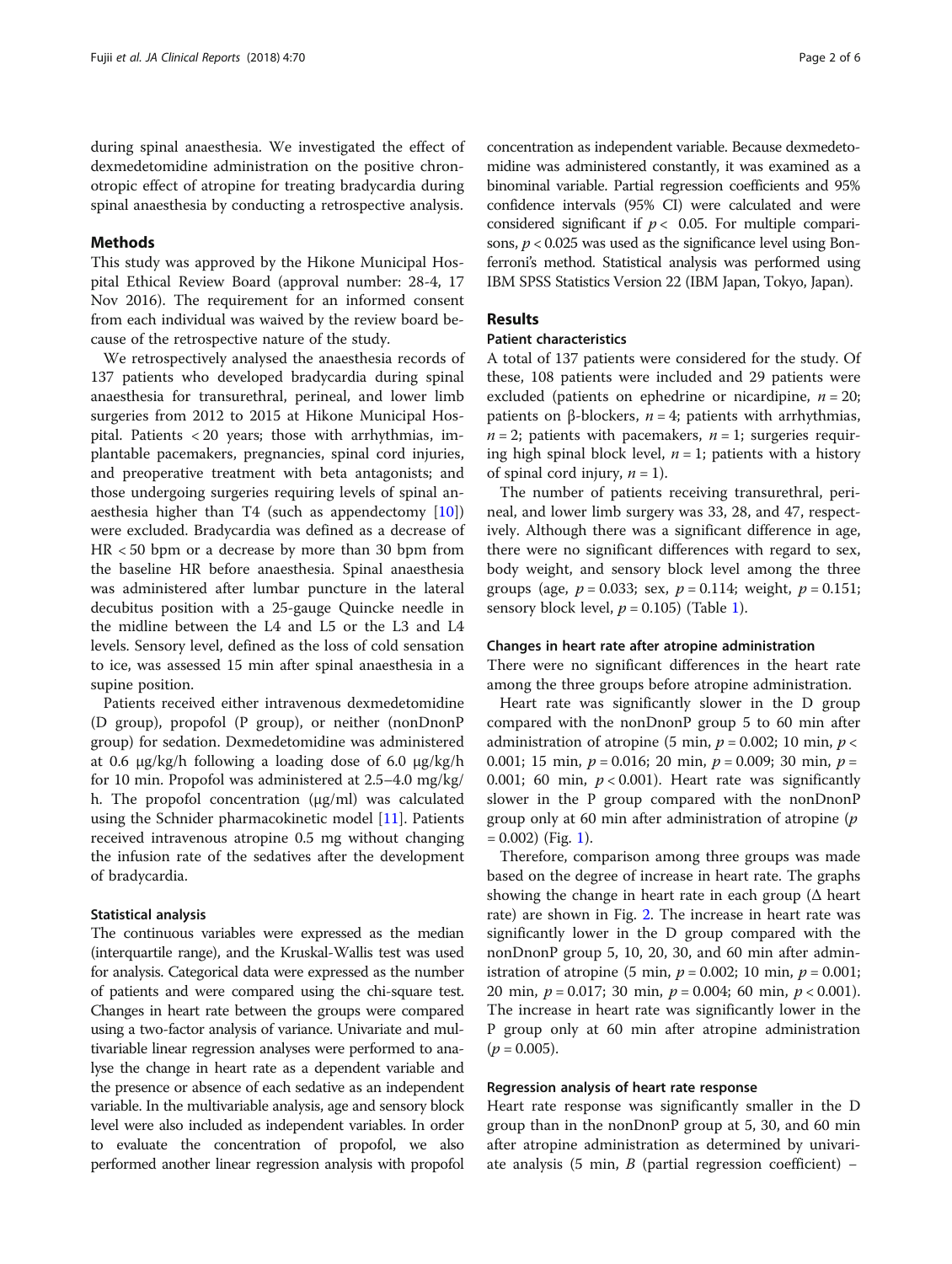<span id="page-2-0"></span>

|                     | All              | nonDnonP         |                  |                  |
|---------------------|------------------|------------------|------------------|------------------|
| n                   | 108              | 14               | 69               | 25               |
| Age                 | 71 [51-78]       | 83 [65-87]       | 70 [53-75]       | 67 [35-79]       |
| Sex (M/F)           | 70/38            | 6/8              | 49/20            | 15/10            |
| Weight (kg)         | 60.0 [49.0-69.0] | 52.0 [47.5-63.5] | 62.0 [49.5-72.0] | 57.0 [50.5-64.5] |
| Sensory block level | $6[6-8]$         | $5[4-6]$         | $6[6-9]$         | $7[6 - 10]$      |

Values are expressed as median [interquartile range] or number of patients

bpm beats per minute, D dexmedetomidine group, P propofol group, nonDnonP non-dexmedetomidine-non-propofol group, sensory block level thoracic segments

6.659, 95% CI − 10.830 $\sim$  – 2.489, p = 0.002; 30 min, B – 7.002, 95% CI − 11.749~− 2.255, p = 0.004; 60 min, B 9.160, 95% CI − 13.249 $\sim$  – 5.071,  $p < 0.001$ ). It was also significantly smaller in the P group compared to the nonDnonP group at 60 min as determined by univariate analysis (*B* − 6.670, 95% CI − 11.292 $\sim$  – 2.048, *p* = 0.005). Moreover, multivariable analysis adjusted for age and sensory block level as independent variables did not greatly affect the  $p$  values of the D group analysed using univariate analysis.

The results of the univariate and multivariable analyses with propofol concentration as the independent variables are shown in Table [2](#page-3-0).

The multivariable analysis indicated that the use of dexmedetomidine attenuated the increase of HR by 7, 7, and 10 bpm at 5, 30, and 60 min, respectively, after atropine administration.

#### **Discussion**

Although this study was a retrospective one, we observed that the positive chronotropic effect of atropine administered in response to bradycardia during spinal anaesthesia was significantly attenuated in the D group compared to the nonDnonP group (as measured at 5, 30, and 60 min after atropine administration). This may have been previously known empirically. However, to the best of our knowledge, this is the first report of the attenuation of the positive chronotropic effect of intravenous atropine on bradycardia by dexmedetomidine during spinal anaesthesia.

Other studies have shown that there were no significant differences in heart rate between groups receiving and those not receiving atropine simultaneously during sedation with dexmedetomidine under spinal anaesthesia [[12\]](#page-5-0). Although the conditions for the use of atropine were different from those of our study, the findings previously reported may support our results that indicated that dexmedetomidine attenuates the positive chronotropic effect of intravenous atropine to bradycardia during spinal anaesthesia.

The attenuation of the increase in heart rate response to atropine may be due to sympathetic inhibition by

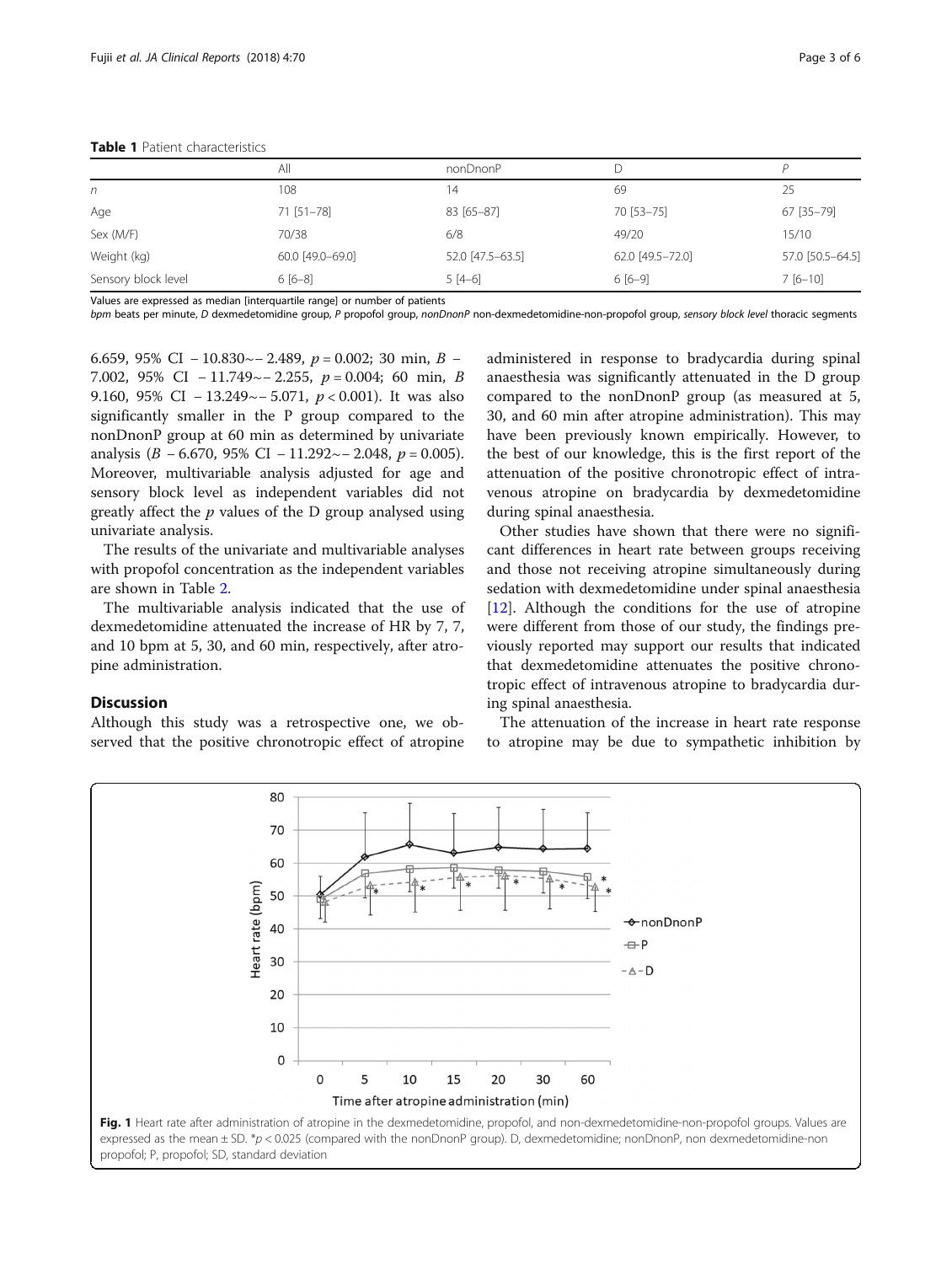<span id="page-3-0"></span>

dexmedetomidine. Dexmedetomidine has sedative and analgesic effects because of its agonist activity on alpha-2 adrenergic receptors. It also diminishes the release of norepinephrine and inhibits sympathetic activity, thereby decreasing heart rate and blood pressure [[13](#page-5-0), [14\]](#page-5-0). Propofol has been reported to attenuate the ability of atropine to increase heart rate. Horiguchi et al. suggested that this was due to the suppression of the

autonomic nervous system, particularly the sympathetic component [\[9](#page-5-0)]. Dexmedetomidine administration also causes bradycardia via central sympathetic suppression in a manner similar to propofol.

Oral administration of clonidine, another α2 adrenergic receptor agonist, was also reported to attenuate the heart rate response to intravenous atropine [[8\]](#page-5-0). Compared to clonidine, dexmedetomidine has approximately

|                 | Univariate analysis |                       |           | Multivariable analysis |                       |           |
|-----------------|---------------------|-----------------------|-----------|------------------------|-----------------------|-----------|
|                 | <sub>R</sub>        | 95% CI                | $p$ value | B                      | 95% CI                | $p$ value |
| Post 5          |                     |                       |           |                        |                       |           |
| D used          | $-6.284$            | $-9.969$ to $-2.599$  | 0.001     | $-7.160$               | $-12.626$ to $-1.694$ | 0.011     |
| P concentration | $-2.526$            | $-5.960$ to 0.909     | 0.148     | $-4.011$               | $-8.870$ to 0.848     | 0.104     |
| Age             | 0.051               | $-0.020$ to 0.122     | 0.155     | $-0.006$               | $-0.098$ to 0.086     | 0.900     |
| Level           | 0.329               | $-0.397$ to 1.056     | 0.368     | 0.486                  | $-0.238$ to 1.210     | 0.184     |
| Post 30         |                     |                       |           |                        |                       |           |
| D used          | $-5.731$            | $-9.938$ to $-1.525$  | 0.008     | $-7.487$               | $-14.128$ to $-0.846$ | 0.028     |
| P concentration | $-3.314$            | $-7.265$ to 0.637     | 0.099     | $-5.033$               | $-10.950$ to 0.885    | 0.094     |
| Age             | $-0.016$            | $-0.095$ to 0.064     | 0.697     | $-0.120$               | $-0.232$ to $-0.008$  | 0.037     |
| Level           | 0.111               | $-0.790$ to 1.013     | 0.805     | 0.122                  | $-0.757$ to 1.001     | 0.782     |
| Post 60         |                     |                       |           |                        |                       |           |
| D used          | $-8.611$            | $-12.152$ to $-5.069$ | < 0.001   | $-10.205$              | $-15.787$ to $-4.624$ | 0.001     |
| P concentration | $-5.491$            | $-8.750$ to $-2.232$  | 0.001     | $-6.149$               | $-10.952$ to $-1.346$ | 0.013     |
| Age             | 0.010               | $-0.061$ to 0.082     | 0.772     | $-0.030$               | $-0.121$ to 0.061     | 0.507     |
| Level           | 0.067               | $-0.723$ to 0.857     | 0.865     | 0.169                  | $-0.561$ to 0.900     | 0.643     |

Table 2 Univariate and multivariable analyses of heart rate

B partial regression coefficient, CI confidence interval, D dexmedetomidine, P concentration propofol concentration (μg/ml), Level sensory block level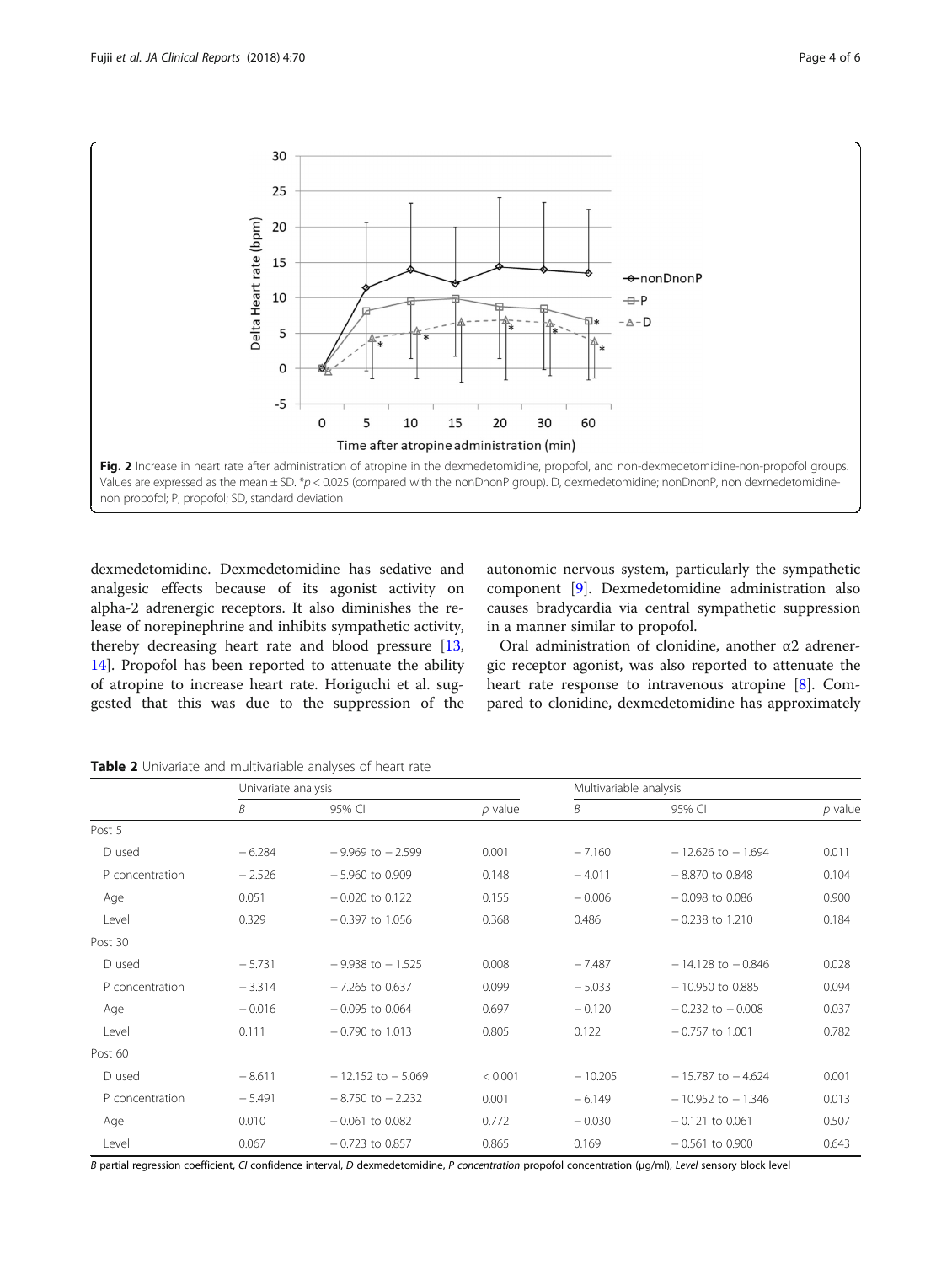<span id="page-4-0"></span>eight times higher  $\alpha$ 2 selectivity. Therefore, the sympathetic blockade effect is stronger, and the attenuation of the effect of atropine is believed to be more powerful.

There are several limitations to our study. First, this was a single-centre, retrospective analysis. Second, all subjects were of Asian descent; therefore, possible racial differences could not be considered. Third, running fluid infusion was performed after atropine administration, which may have resulted in the administration of dexmedetomidine or propofol bolus, which may have affected the heart rate. Fourth, our sample size was small; the sufficient number of subjects may change the results of the investigation.

Although one of the first steps in the treatment of dexmedetomidine-induced bradycardia is to stop the drug infusion, the half-life of dexmedetomidine is as long as 130 min and bradycardia may persist into the postoperative period. Therefore, there is a possibility that the positive chronotropic effect of atropine may also have been attenuated for a similar duration of time [\[15\]](#page-5-0). Considering the mechanism of bradycardia, the administration of sympathomimetic drugs may be effective in improving the bradycardia occurring due to dexmedetomidine during spinal anaesthesia [[14](#page-5-0)]. We analysed and compared a small group of patients in whom ephedrine was administered for the bradycardia to patients administered atropine. Although the sample size was too small to include in this study, the use of ephedrine, frequently used as a sympathomimetic drug, significantly increased the heart rate 5 min after administration (Δ heart rate, ephedrine 18 ± 6 bpm, atropine  $4 \pm 5$  bpm,  $p < 0.001$ ). We compared heart rate only at the 5 min time point, as it is reported that the maximum effect of ephedrine occurs in about 4 min [[16](#page-5-0)]. Increasing the dosage of atropine may also be effective in increasing heart rate. Lim et al. compared the use of a 5 versus 10-μg/kg dose of atropine to treat bradycardia during spinal anaesthesia and reported that the increase in heart rate was higher in the 10 μg/kg group [[17\]](#page-5-0). In our study, the median atropine dose in each group was 7– 8 μg/kg. The increase in heart rate may have been greater with a higher dose. However, there are reports that the improvement in bradycardia was not optimal even when the dose of atropine was increased in the clonidine pretreatment group [[8\]](#page-5-0). Further investigation is necessary.

#### Conclusions

The positive chronotropic effects of atropine might be attenuated with the use of dexmedetomidine or propofol during spinal anaesthesia. Although atropine may be administered when bradycardia occurs, a dose of atropine might result in an insufficient effect against the bradycardia. The sufficient number of subjects may change the results of the investigation, and large-scale randomised controlled trials will be necessary.

#### Abbreviations

D group: Dexmedetomidine group; HR: Heart rate; nonDnonP group: Non-dexmedetomidine-non propofol group; P group: Propofol group

#### Acknowledgements

We wish to thank Professor Takashi Omori, Department of Community Medicine and Social Healthcare Science Medical Statistics, Kobe University Hospital, for statistical assistance.

#### Availability of data and materials

The data used to support the findings of this study are available from the corresponding author upon request.

#### Authors' contributions

EF designed the study and wrote the initial draft of the manuscript. ST-M contributed to the data analysis and statistical interpretation. KF and YE contributed to the analysis and interpretation of the data and assisted in the preparation of the manuscript. All other authors contributed to the data collection and interpretation and critically reviewed the manuscript. All authors approved the final version of the manuscript and agreed to be accountable for all aspects of the work and to ensure that questions related to the accuracy or integrity of any part of the work are appropriately investigated and resolved.

#### Ethics approval and consent to participate

The study was approved by the Hikone Municipal Hospital Ethical Review Board (approval number: 28-4). In this study, an informed consent was not necessary as it was a retrospective observation study and the information was previously released.

#### Consent for publication

Not applicable

#### Competing interests

The authors declare that they have no competing interests.

#### Publisher's Note

Springer Nature remains neutral with regard to jurisdictional claims in published maps and institutional affiliations.

#### Author details

<sup>1</sup>Department of Critical and Intensive Medicine, Shiga University of Medical Science, Seta-tsukinowa-cho, Otsu-shi, Shiga 527-8505, Japan. <sup>2</sup>Department of Medical Statistics, Shiga University of Medical Science, Seta-tsukinowa-cho, Otsu-shi, Shiga 527-8505, Japan. <sup>3</sup>Department of Anaesthesiology, Nagahama Red Cross Hospital, 14-7 Miyamae-cho, Nagahama-shi, Shiga 526-8585, Japan. 4 Department of Anaesthesiology, Hikone Municipal Hospital, 1882 Hassaka-cho, Hikone-shi, Shiga 522-8539, Japan.

#### Received: 19 June 2018 Accepted: 21 September 2018 Published online: 29 September 2018

#### References

- 1. Tan WF, Miao EY, Jin F, Ma H, Lu HW. Changes in first postoperative night bispectral index after daytime sedation induced by dexmedetomidine or midazolam under regional anesthesia: a randomized controlled trial. Reg Anesth Pain Med. 2016;41:380–6.
- 2. Dere K, Sucullu I, Budak ET, Yeyen S, Filiz AI, Ozkan S, et al. A comparison of dexmedetomidine versus midazolam for sedation, pain and hemodynamic control, during colonoscopy under conscious sedation. Eur J Anaesthesiol. 2010;27:648–52.
- 3. Abdallah FW, Abrishami A, Brull R. The facilitatory effects of intravenous dexmedetomidine on the duration of spinal anesthesia: a systematic review and meta-analysis. Anesth Analg. 2013;117:271–8.
- 4. Carpenter RL, Caplan RA, Brown DL, Stephenson C, Wu R. Incidence and risk factors for side effects of spinal anesthesia. Anesthesiology. 1992;76:906–16.
- 5. Elcicek K, Tekin M, Kati I. The effects of intravenous dexmedetomidine on spinal hyperbaric ropivacaine anesthesia. J Anesth. 2010;24:544–8.
- 6. Hong JY, Kim WO, Yoon Y, Choi Y, Kim SH, Kil HK. Effects of intravenous dexmedetomidine on low-dose bupivacaine spinal anaesthesia in elderly patients. Acta Anaesthesiol Scand. 2012;56:382–7.